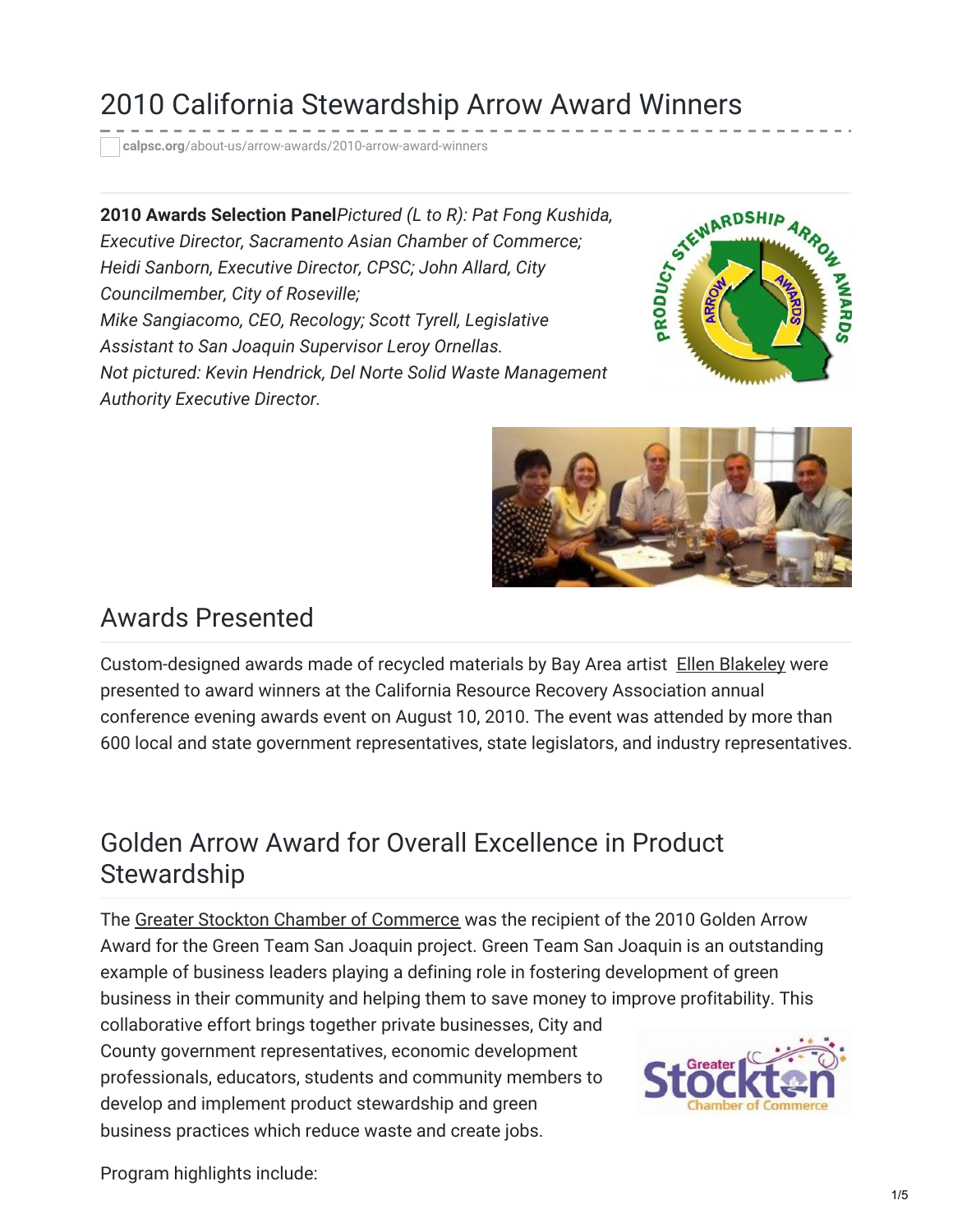**Green Team San Joaquin Recycling Energy Air Conservation (REACON) Team:** [REACON](http://www.greenteamsanjoaquin.com/REACON) provides outreach to 150 businesses each year looking to "green" their practices and provides connections between businesses to reduce waste and divert materials for reuse and recycling. The team develops reports documenting results, including waste reduction and increased recycling.

**Recycling Exposition (REXPO):** An annual event that had over 1,000 attendees in 2009 and showcases businesses and services that promote sustainable practices and product stewardship.

- **Buy Local, Buy Green Campaign:** Promoting local procurement of green products and service.
- **Green.edu:**

A [program](http://www.greenedu.com/) to prepare students for green-collar jobs.

- **Education and Collaboration Venues:** Through four Quarterly Workshops and 12 Monthly meetings each year averaging 60 participants and additional special meetings, they are constantly networking the parties to increase awareness and education on how to save money by reducing waste.
- **Green Business Recruitment Through Recycling Market Development Zone (RMDZ):** The Greater Stockton [RMDZ](http://www.sjgov.org/solidwaste/RMDZ.htm) is the only Zone in the state where the local Chamber serves at the Zone Administrator, having responsibility for recruiting new businesses to the area who reduce and recycle; this Chamber goes beyond that to help all local businesses do the same. They estimate they have created 41 jobs to date while reducing waste and business costs. Examples include siting a new wine bottle washing and reuse plant and siting a new PET flaking facility in Tracy, CA.

All these programs have resulted in the County of San Joaquin achieving a 71% diversion rate, creating 41 jobs, and helping local businesses thrive by reducing their waste costs.

The Chamber's immersion in the green business stewardship role demonstrates real leadership in the movement to create green jobs and prepare a green work force through local schools and industries.

*Pictured (L to R): Senator Lois Wolk; Blaine Bibb, San Joaquin Green Team Lead; Chamber President Rick Goucher; Frank Ferral, Stockton Chamber/Recycling Market Development Zone Lead; San Joaquin County Supervisor Leroy Ornellas; Doug Wilhoit, Stockton Chamber CEO*



## 2010 Green Arrow Award for System Design and Innovation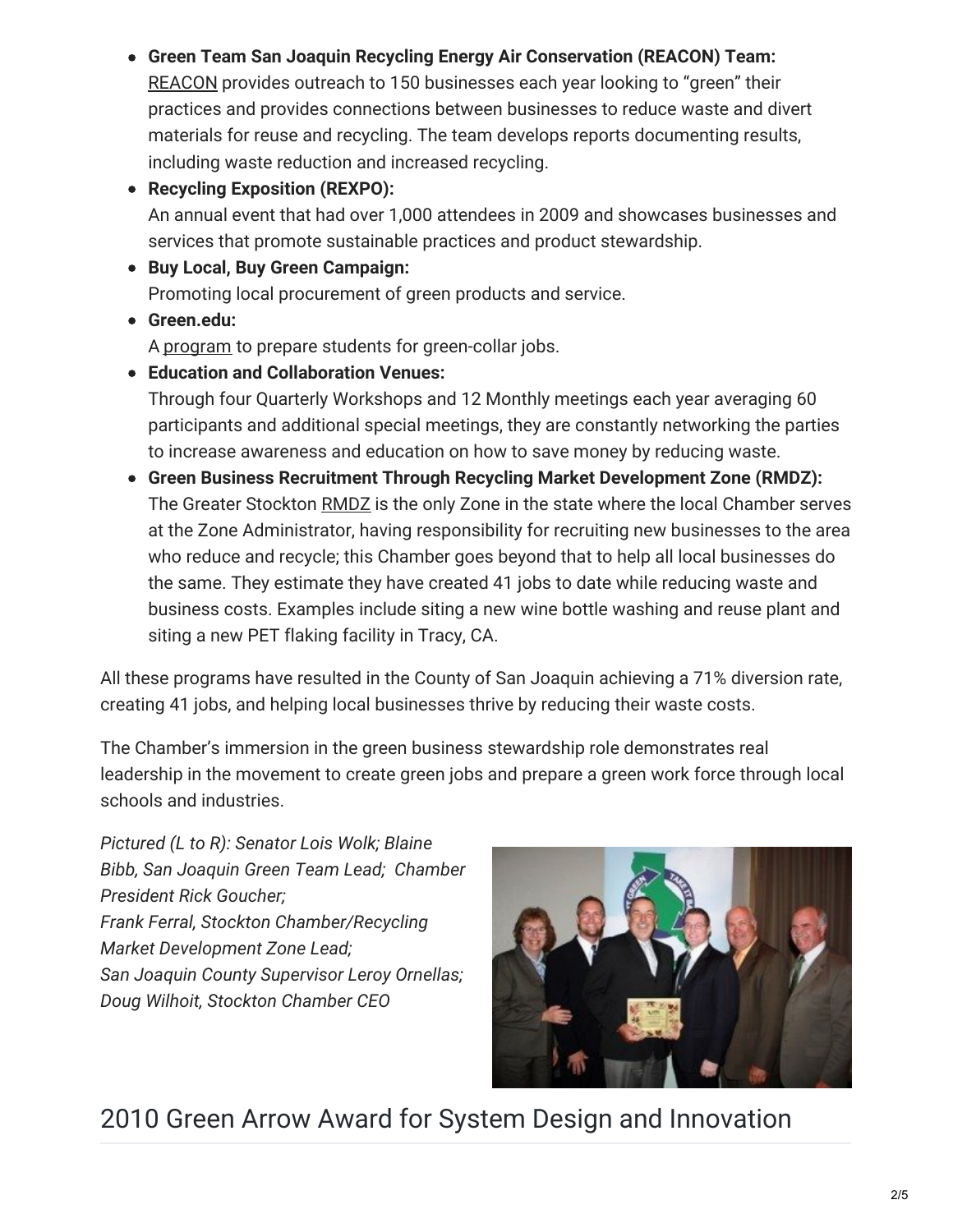[ChicoBag](http://www.chicobag.com/) Company, located in Butte County's City of Chico, was selected as the winner of the 2010 Green Arrow Award for System and Design Innovations. ChicoBag produces reusable shopping bags made from recycled polyethylene terephthalate (PET) plastic – the primary

source of PET is plastic beverage containers. The company's mission is not just to produce a top quality reusable bag made of recycled products, but they also take-back old bags, even their competitors, to recycle them into new products like rugs and coasters.



ChicoBag also advocates for the elimination of single use bags by advocating for legislation that would eliminate plastic bags and through supporting grassroots campaigns throughout the nation. ChicoBag developed the Bag Monster campaign, a costume worn by volunteers that features 500 plastic bags – the amount of plastic bags the average American uses in a year. Additionally, ChicoBag realized that shoppers often forget their bags so they designed their bags with an integrated "stuff pouch" so the full size bag can become compact enough to fit into a backpack or purse.

*Pictured (L to R): Andy Keller, President of ChicoBag; Award Panelist Mike Sangiocomo, President & CEO of Recology*



## 2010 Bow & Arrow Award for Coalition Building

As You [Sow](http://www.asyousow.org/), a San Francisco based non-profit, was awarded the 2010 Bow & Arrow Award for Coalition Building. As You Sow's mission is to promote a safe, just and sustainable world by moving corporations towards environmental and social responsibility through dialog, shareholder advocacy, grant-making and innovative legal strategies. As You Sow strategically used shareholder influence to obtain commitments from three of the largest beverage companies in the United States – Coca Cola Company, PepsiCo and Nestle Waters North America – to recycle the majority of their post-consumer containers for the next six years. The companies' shareholders pressed their companies to commit to

greatly increased rates of recycling for bottles and cans, using higher levels of recycled content in new bottles, reducing the use of toxins, reducing energy usage and creating small carbon footprints. As You Sow's accomplishments via shareholders is

reversing decades of corporate practices that have socialized the costs of end of life management.

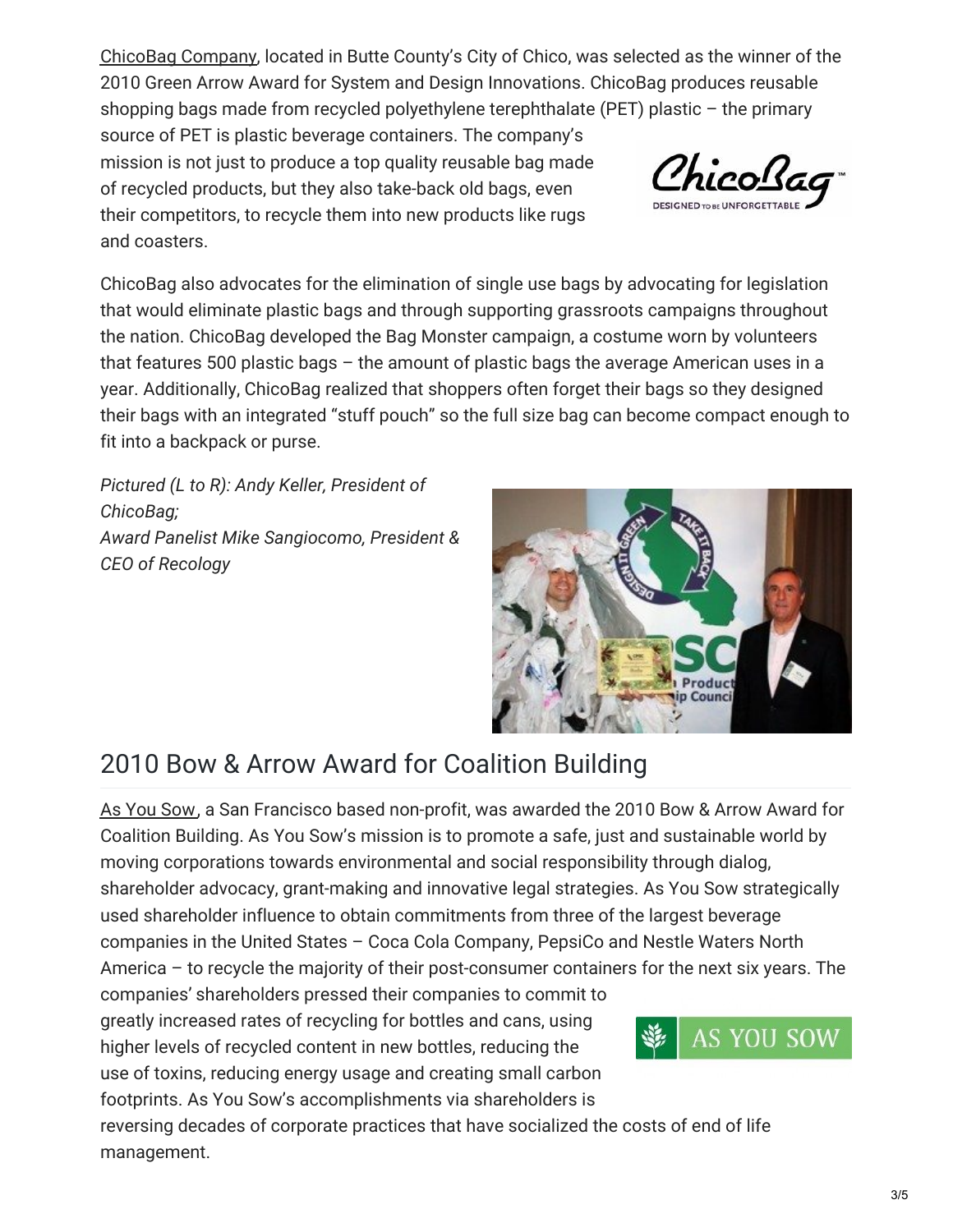As You Sow pioneered a beverage container survey and report card to measure company performance on recycling and the use of recycled content. Nestle Waters took action after receiving a failing grade on the highly publicized report card, calling it a "wake up call." As You Sow's approach of leveraging shareholder influence for environmental gain is unique, yet it should serve as a model for other institutional shareholders that could adopt similar shareholder engagement practices to foster product stewardship. As You Sow is also building coalitions with large and small beverage producers and prominent grocery chains, including Wal-Mart, Safeway, Kroger and Whole Foods in an effort to move the United States toward sustainable consumption, production and zero waste in beverage packaging. *Pictured (L to R):*

*City of Roseville Councilman and Award Panelist John Allard; Conrad McKerron, Senior Program Director, As You Sow; Andy Behar CEO As You Sow; Rob D'Arcy, CPSC Board Chair*

products.



## 2010 Infinity Award for Service and Take-Back

[NetApp](http://www.netapp.com/us/), based in Sunnyvale, was selected to receive the 2010 Infinity Arrow Award for Service

and Take-Back. NetApp provides customers with innovative data storage, management, protection, and retention solutions. While their products enable customers to do more with less thanks to their storage efficiency technologies, they have created a service and take back program that truly 'closes the loop' and minimizes the waste generated from their products through a comprehensive electronic waste recycling program. For more than 5 years, this program has achieved a landfill diversion rate generally over 99% for their



Customers have the option to conveniently sign up online for take-back service or by calling a sales representative. Net App arranges for the device to be picked up from the customer's site, then works with recycling partner AER [Worldwide](http://www.aerworldwide.com/) to handle disassembling, processing, and recycling of 58 different commodity materials within the product. Those commodities are then re-purposed and placed back into the supply chain markets so other firms can benefit from the use of recycled materials in their goods. Net App takes back competitor's products as well. NetApp also takes back all packaging materials for processing and recycling. The cardboard the company uses for packaging contains a high level of recycled content. NetApp donates refurbished and re-purposed devices to worthy organizations.